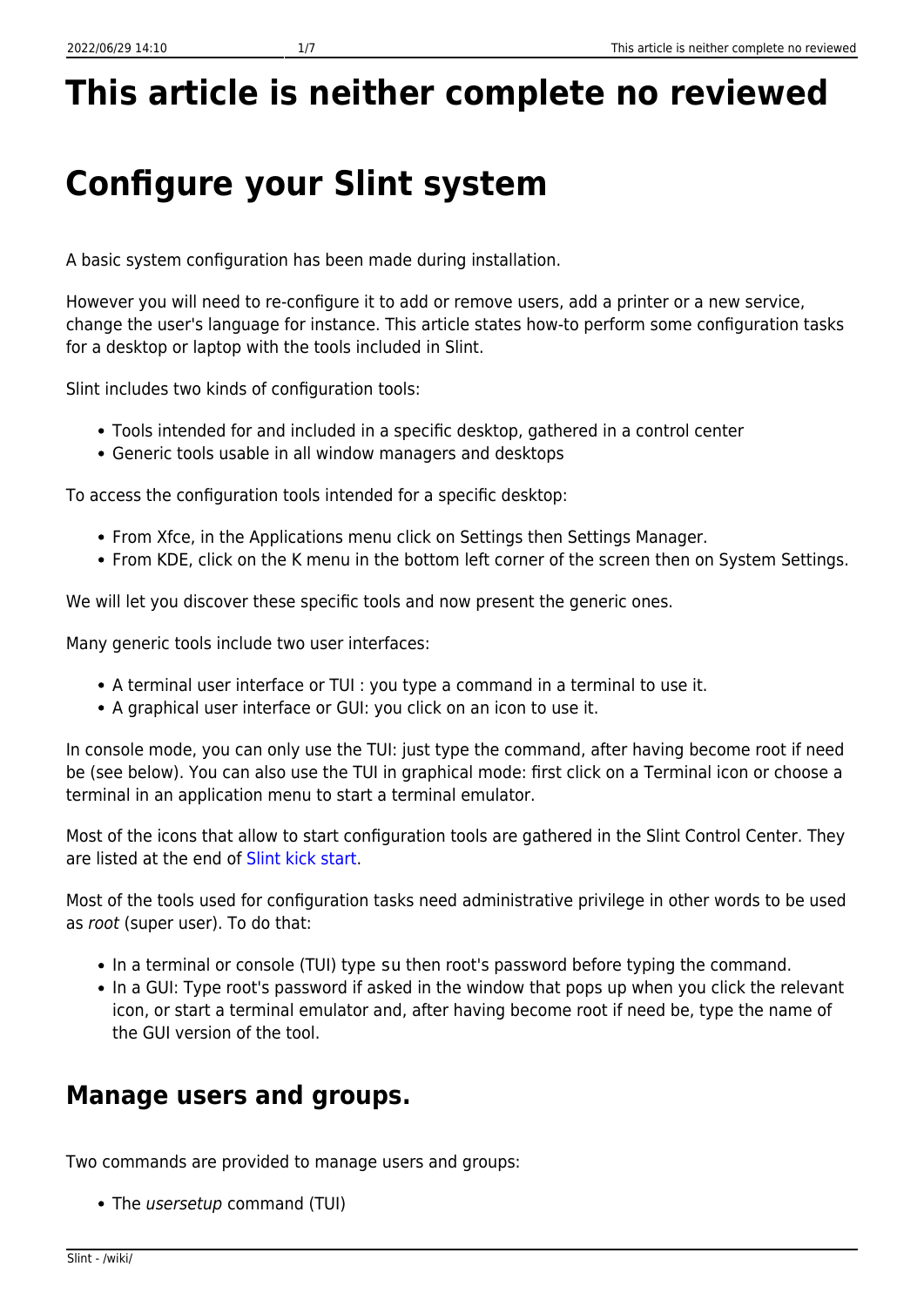• The *gtkusersetup* command (GUI), with an icon in the Slint Control Center, System category)

These commands allow you to add or delete users and groups of users, and add users to groups.

Bear in mind that each user account is associated by default to its on space in the /home directory. For instance if you add a user *leonie*, a /home/leonie folder will be created, to which only this user (and root) will be allowed to access.

#### **Change the default language of the system**

Two commands are provided for that:

- The *localesetup* command (TUI).
- The *atklocalesetup* command (GUI), with an icon in the Slint Control Center, Settings category.

Bear in mind that this settings changes the language used by the applications' interfaces if they are internationalized, not the keyboard map (see below).

Also, localized packages (if available) matching the language chosen have been already installed at end of Slint installation. If you change the default language afterwards, you will need to install the corresponding localized packages if you want.

Localized means "provided in a given locale", the locale being a language plus peculiarities associated to a geographic area. For instance Portuguese spoken in Portugal and Brazil differ. In the localized packages names, l10n is an abbreviation of "localization" meaning "letter l, 10 other letters, letter n".

Localized packages are included for many languages. Their name include the base package name, a hyphen, then the language code. We list below the base names of the localized packages:

| Base package name Description |                                        |
|-------------------------------|----------------------------------------|
| aspell                        | word lists for spell check             |
| calligra-I0n                  | localized of the Calligra office suite |
| kde-I10n                      | localized KDE desktop                  |
| libreoffice-I0n               | localized LibreOffice office suite     |
| libreoffice-help              | localized help for LibreOffice         |

To find a localized package, type in a terminal emulator as root (example for kde-l10n):

#### spi libreoffice

This will display the list of all localized LibreOffice package. Find the one you want and install it. For instance for Persian the language code is fa (short for Farsi), so to install it type:

#### spi -i libreoffice-l0n-fa

If you prefer you can use gslapt. then, type the package name in the search field to display all localized libreoffice packages.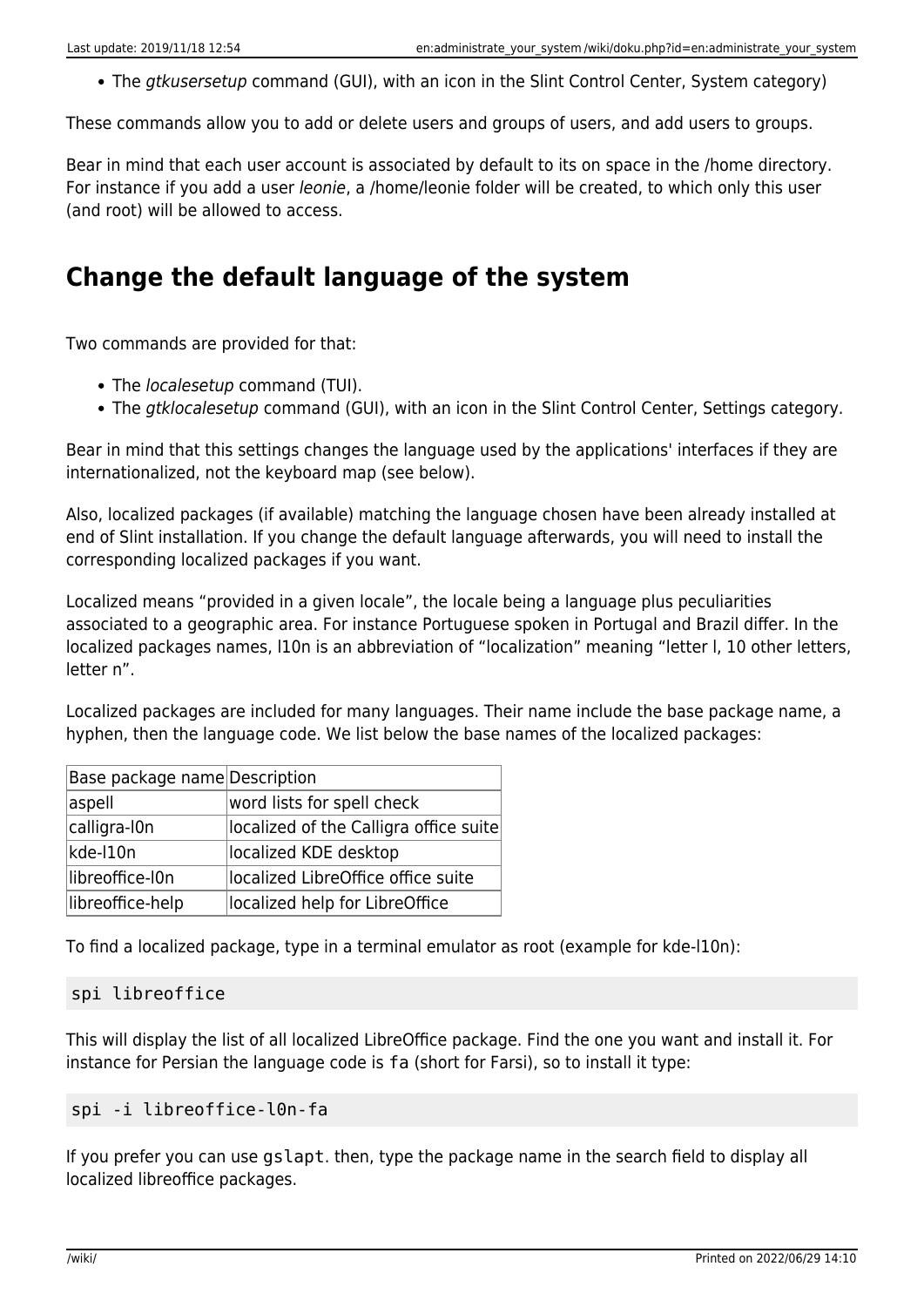#### **Change the keyboard map**

You can change the default keymap used in graphical mode using:

- The keyboardsetup command (TUI)
- The gtkkeyboardsetup command (GUI), with an icon in the Slint Control Center, Hardware category.

These commands also allow you to choose if numlock should be enabled when the system is started, and if the SCIM (input method) shuold be enabled at system startup.

If you use a window manager with a panel, you can also make this setting through a right click on the keyboard applet (displayed by default as the two letters language code of the keyboard map in use). KDE and Xfce have specific tools for that.

### **Install a printer**

In Slint the CUPS print server manages printers and printing tasks. In its default configuration, recorded in the file /etc/cups/cupsd.conf, only users belonging to the sys (short for system) group are allowed to perform administrative tasks, like adding or removing a printer.

For a simple setup (printer attached to a desktop or laptop and not shared between machines), you just need to add one user (who will manage the printers) to the sys group. For instance adding the user didier to the group sys can be done two ways:

In console mode or using a terminal emulator, become root with su then type:

```
gpasswd --add didier sys
```
• In graphical mode from the Slint Control Center click on Users and Groups (System category), select the user and click Properties, then in the Groups tab check sys. Or the other way round (select the group then add the user to it).

There are several ways to add and configure a printer (remember: this has to be done by an user member of the group sys):

- From the Slint Control Center, category Hardware, click on Printer Setup to display a GUI allowing a simple setup…
- ... Or click on Cups Print Control the display a web interface to the CUPS server. You can also display the web interface to the CUPS server typing localhost:631 in the address field of a web browser.
- If you have a Hewlett Packard device, make a right click on the *hp* logo in the notification area of the panel.

To make any print setting the CUPS server should be running. It is started when you start Slint if the service cups in checked among the System Services (it is checked by default in Slint).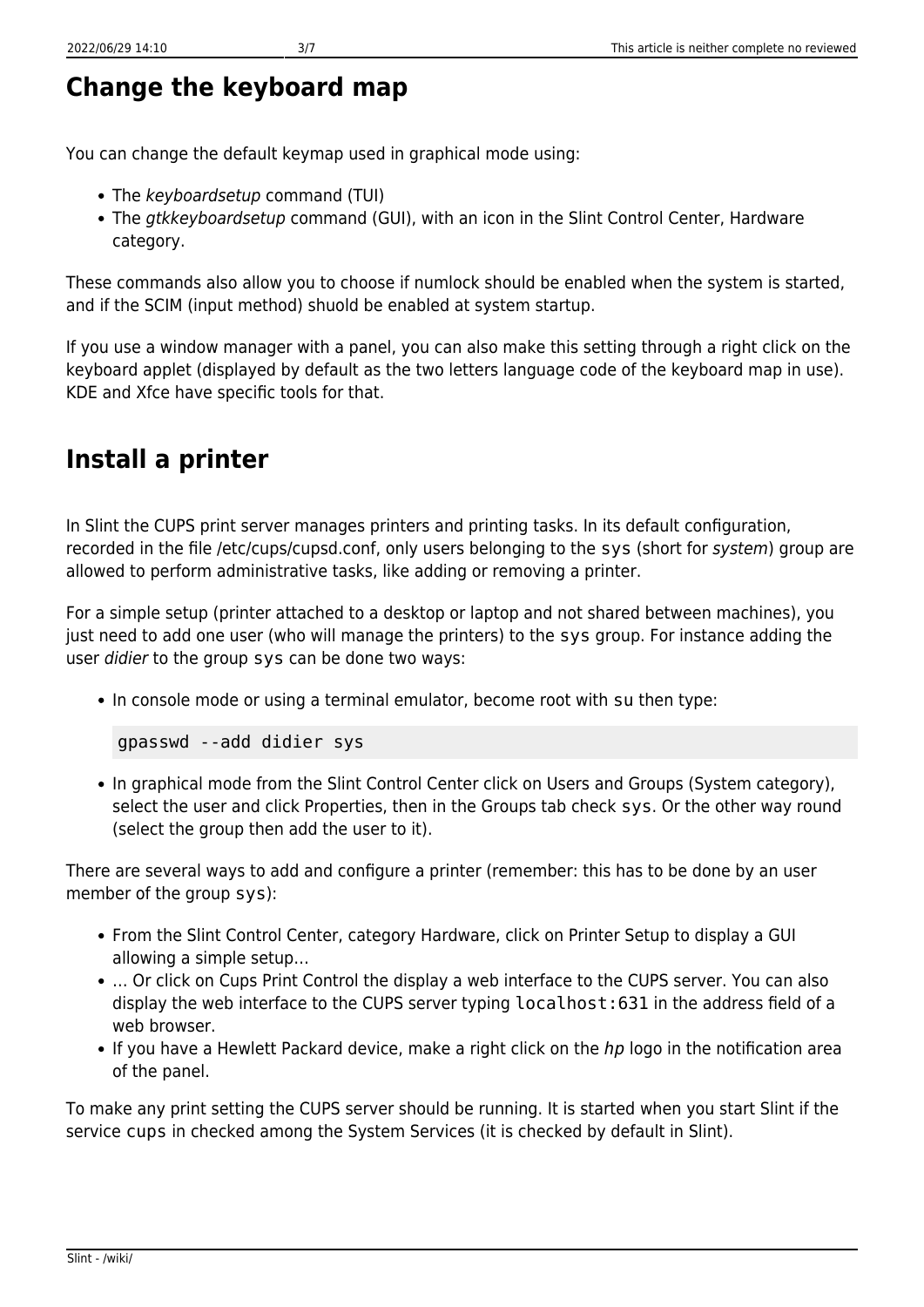#### **Sound set up**

In Slint PulseAudio serves as a proxy to sound applications that interact with ALSA, the system that communicates with the sound cards drivers.

By default the services alsa, alsa-oss (that allows to use OSS instead of ALSA for legacy sound cards) and pulseaudio are not activated at system startup. This is intentional as this setting fits most use cases and allows an instance or PulseAudio to be be automatically started when an user logs in with specific settings for that user. Only change that if you know what you are doing.

To change the sound setup, the main tool is the pavucontrol mixer. You can start it from a terminal or application menu, and also from the Slint Control Center, Settings Category: PulseAudio Volume Control. Actually it allows more settings than just the volume control, take the time to explore all its features.

You can also use volume control applet in the notification area of the panel: a left click allows to adjust the volume, a right click gives access to other settings and allows to start the pavucontrol mixer.

### **Network configuration**

The network has been configured during installation.

Would you need to change its configuration, you can use the netsetup command as root, or in the Slint Control Center, System category, click on Network Configuration.

In most cases, especially for a mobile computer or using wireless connections, NetworkManager is the recommended choice for network configuration. Then tne network manager applet is displayed in the notification area of the panel. Make left click on it to display available network and connect or disconnect form one of them, a right click right click to configure the connections.

You can also configure the host names, necessary for instance if your computer belongs to a a local network, clicking Hostnames in the Slint Control Center, category System.

## **Services configuration**

During installation you were asked which system services activate by default at startup.

You can change these settings using either:

- The servicesetup command (TUI)
- The gtkervicesetup command (GUI), also accessible from the Slint Control Center, category System.

Only change the default settings if you know what you are doing.

The services are managed by scripts whose name begin with rc. in the directory /etc/rc.d/. For instance the service acpi is managed by the shell script /etc/rc.d/rc.acpi. Most of the services are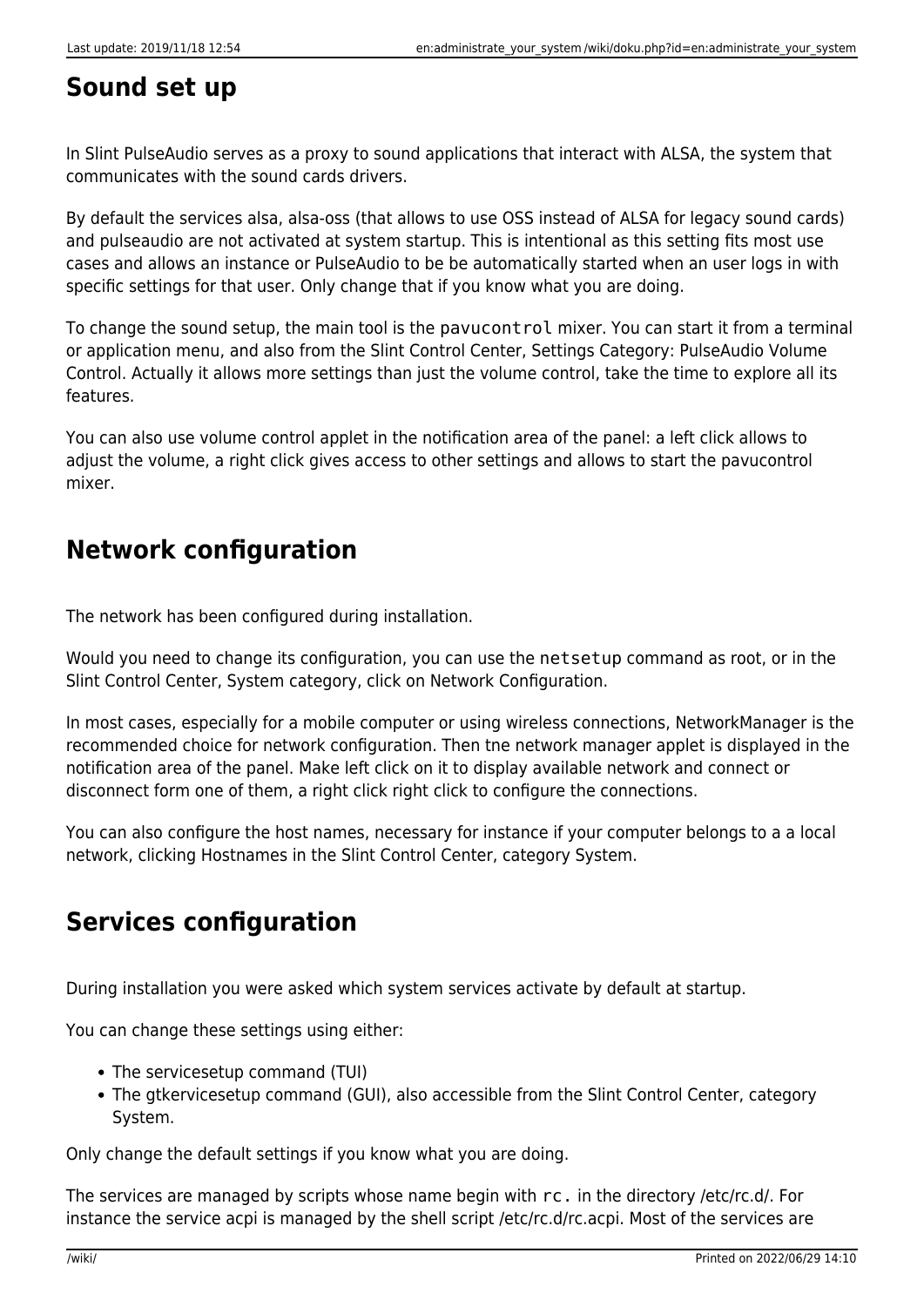activated at startup if the corresponding script is executable. In the table below we indicate if it is activated at startup (on in the column A) or not (off in the column A). If the column is blank the activation of the services depend on a choice made during installation. The Package column indicate which software package provides the script corresponding to the service, case occurring

| <b>Service</b> | A Package           | <b>Purpose and comments</b>                                                                                                                                                                                                                                                                                                                                                                                                                                                                    |
|----------------|---------------------|------------------------------------------------------------------------------------------------------------------------------------------------------------------------------------------------------------------------------------------------------------------------------------------------------------------------------------------------------------------------------------------------------------------------------------------------------------------------------------------------|
| acpi           | on acpid            | Advanced Configuration and Power Interface, allows for<br>instance to manage power or reboot pressing a button                                                                                                                                                                                                                                                                                                                                                                                 |
| alsa           | off alsa-utils      | Advanced Linux Sound Architecture, that provides sound card<br>drivers. It replaces the original Open Sound System (OSS).                                                                                                                                                                                                                                                                                                                                                                      |
| alsa-oss       | offalsa-utils       | ALSA OSS kernel modules                                                                                                                                                                                                                                                                                                                                                                                                                                                                        |
| atalk          | off netatalk        | Allows Unix-like operating systems to serve as file, print and<br>time servers for Macintosh computers.                                                                                                                                                                                                                                                                                                                                                                                        |
| autofs         | offlautofs          | Kernel-based auto mounter for Linux                                                                                                                                                                                                                                                                                                                                                                                                                                                            |
| bind           | off bind            | Name server. Most users will rely on a remote one.                                                                                                                                                                                                                                                                                                                                                                                                                                             |
| bluetooth      | on bluez            | Allows to communicate with bluetooth devices.                                                                                                                                                                                                                                                                                                                                                                                                                                                  |
| britty         | britty              | Allows to communicate with Braille terminal or screen reader.<br>Activated if used for installation                                                                                                                                                                                                                                                                                                                                                                                            |
| cgconfig       | off libcgroups      | Runs the cgconfigparser utility that parses /etc/cgconfig.conf<br>to setup the control group hierarchy, including setting the<br>permissions (UID and GID) of the groups and possibly tunable<br>parameters of the controllers. This alleviates doing that<br>ourselves at every startup, for instance running a separate<br>shell script. This script is executable by default but anyway<br>won't do anything until /etc/cgconfig.conf be edited (all lines<br>are commented out as shipped) |
| cgmanager      | on cgmanager        | Starts the cgmanager daemon that provides an alternate way<br>to manage the control group hierarchy through D-Bus requests<br>possibly through the cgm front-end utility.                                                                                                                                                                                                                                                                                                                      |
| cgproxy        | on cgmanager        | Starts the cgproxy daemon, that allows programs and users in<br>a container to make cgroup administration requests using<br>DBus calls, sending the user-ids or group-ids as SCM<br>credentials to the cgmanager.                                                                                                                                                                                                                                                                              |
| cgred          | off libcgroups      | Starts the cgroups rules engine daemon that automatically<br>distributes to appropriate control groups the processes that<br>changes their effective UID or GID, applying the rules found in<br>/etc/cgrules.conf. This allows to continue apply resources<br>control resources on such processes that could otherwise<br>escape it. This script is non executable by default but anyway<br>won't do anything until /etc/cgrules.conf be edited (all lines are<br>commented out as shipped)    |
| consolekit     | on ConsoleKit2      | This daemon is used by polkit's console auth agent, to check<br>privileges of user wanting to reboot or shutdown the system,<br>for instance.                                                                                                                                                                                                                                                                                                                                                  |
| cpufreq        | on sysvinit-scripts | Settings for CPU frequency and voltage scaling in the kernel.                                                                                                                                                                                                                                                                                                                                                                                                                                  |
| cups           | $on$ cups           | Startup/shutdown script for the CUPS print server.                                                                                                                                                                                                                                                                                                                                                                                                                                             |
| cups-browsed   | on cups-filters     | Makes remote printers available locally.                                                                                                                                                                                                                                                                                                                                                                                                                                                       |
| dnsmask        | off dnsmask         | Start/stop/restart dnsmasq (a small DNS/DHCP server                                                                                                                                                                                                                                                                                                                                                                                                                                            |
| font           | on kbd              | Sets the console font (used in Console mode, not in Graphical<br>mode)                                                                                                                                                                                                                                                                                                                                                                                                                         |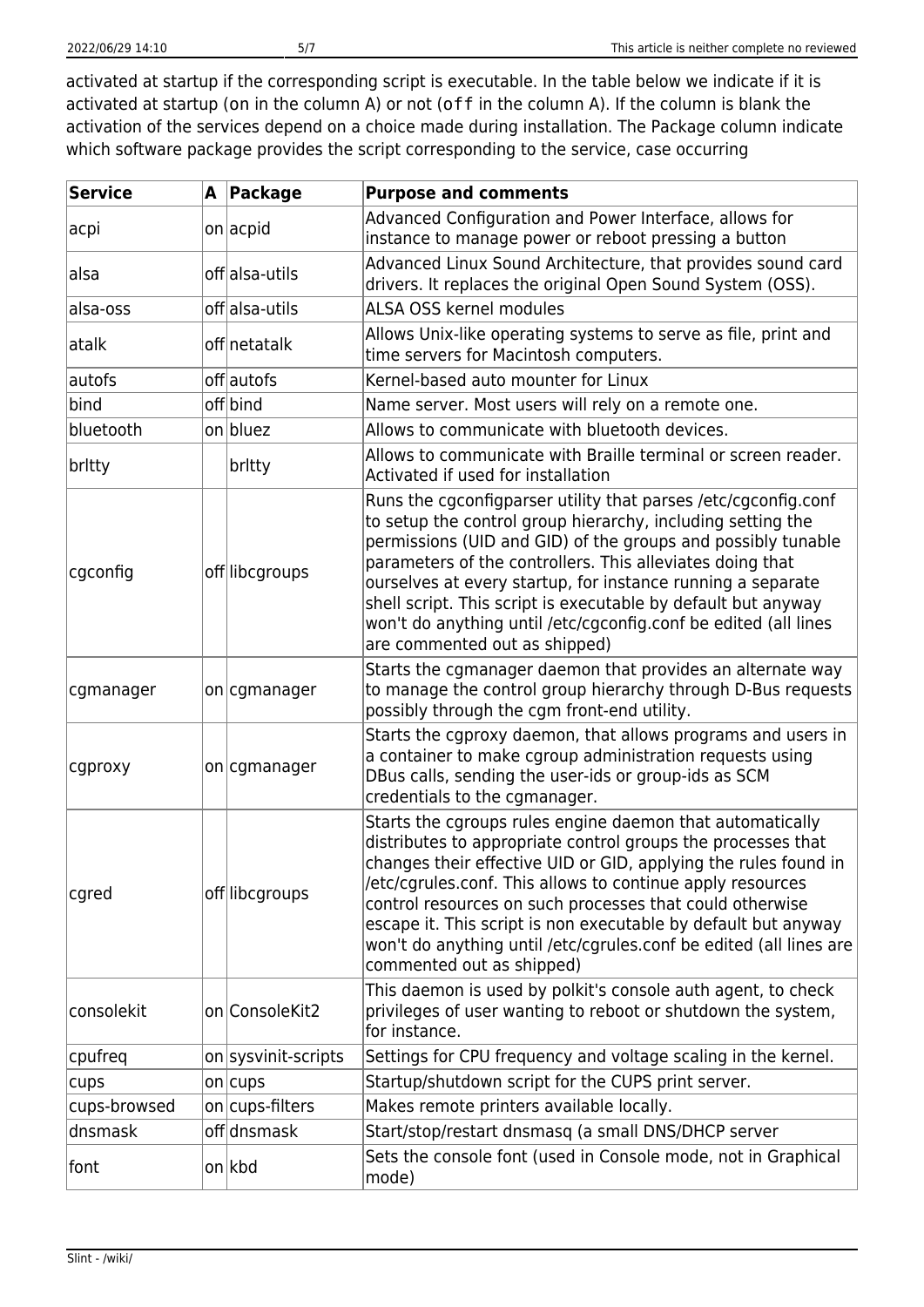| fuse           | on fuse             | Load the fuse module and mount the fuse control filesystem.<br>FUSE is a simple interface for userspace programs to export a<br>virtual filesystem to the Linux kernel. FUSE also aims to<br>provide a secure method for non privileged users to create and<br>mount their own filesystem implementations. |
|----------------|---------------------|------------------------------------------------------------------------------------------------------------------------------------------------------------------------------------------------------------------------------------------------------------------------------------------------------------|
| gpm            | on gpm              | The General Purpose Mouse server allows to cut and paste text<br>from the screen on a Linux console.                                                                                                                                                                                                       |
| inet1          | on network-scripts  | This script is used to bring up the various network interfaces.                                                                                                                                                                                                                                            |
| inet2          | on network-scripts  | This shell script boots up the entire network system.                                                                                                                                                                                                                                                      |
| inetd          | onlinetd            | BSD "super-server" daemon. The user needs to edit<br>/etc/inetd.conf for the services to be actually used.                                                                                                                                                                                                 |
| ip_forward     | off netowrk-scripts | start/stop IP packet forwarding, needed for your computer to<br>act as a router.                                                                                                                                                                                                                           |
| keymap         | on installer        | Loads the keybord map used in Console mode.                                                                                                                                                                                                                                                                |
| loop           | on sysvinit-scripts | Loads the loop device kernel module.                                                                                                                                                                                                                                                                       |
| lxc            | on lxc              | This scripts starts (if configured to be auto-started) and stops<br>Ixc containers.                                                                                                                                                                                                                        |
| mcelog         | on mcelog           | Starts the mcelog hardware error logging. This logs and<br>handles CPU hardware errors on x86 systems                                                                                                                                                                                                      |
| messagebus     | on dbus             | The D-BUS systemwide message bus. This is a daemon which<br>broadcasts notifications of system events and other messages,<br>providing inter-processes communication.                                                                                                                                      |
| mysqld         | off mariadb         | starts/stop the MariaDB server. MariaDB is a fork of MySQL<br>fully compatible with it                                                                                                                                                                                                                     |
| networkmanager | NetworkManager      | This is a daemon for automatically switching network<br>connections to the best available connection. Activated if<br>NetwoakManager is chosen to configure the network, during or<br>after installation                                                                                                   |
| numlock        | salixtools          | Activate numlock on the console                                                                                                                                                                                                                                                                            |
| pcmcia         | off pcmciautils     | Script to initialize PCMCIA subsystem.                                                                                                                                                                                                                                                                     |
| php-fpm        | off php             | Starts the PHP FastCGI Process Manager daemon.                                                                                                                                                                                                                                                             |
| rpc            | off rpcbind         | start/stop/restart RPC (remote process communications)<br>daemons needed to use NFS. To run an NFS server, starting<br>these is mandatory.                                                                                                                                                                 |
| samba          | off samba           | Start/stop/restart the Samba SMB CIFS file and print server for<br>CIFS clients. It allows you to make file space or printers on a<br>Samba host available to CIFS clients (such as PCs running<br>Windows).                                                                                               |
| saslauthd      | off cyrus-sasl      | saslauthd is a daemon process that handles plaintext<br>authentication requests on behalf of the SASL library. The CMU<br>Cyrus SASL library is mostly used to authenticate to mail<br>servers.                                                                                                            |
| sendmail       | off sendmail        | Start/stop/restart Sendmail MTA (mail transfer agent or mail<br>delivery system).                                                                                                                                                                                                                          |
| serial         | off util-linux      | Initializes and sets the serial ports on your system                                                                                                                                                                                                                                                       |
| syslog         | on sysklogd         | Start/stop/restart the system logging daemons, gthat log both<br>kernel and system's messages.                                                                                                                                                                                                             |
| sysstat        | on systat           | Reset the system activity logs, used to compute performance<br>statistics                                                                                                                                                                                                                                  |
| sysvinit       | on sysvinit-scripts | This file provides basic compatibility with SystemV style<br>startup scripts found in many binary packages                                                                                                                                                                                                 |